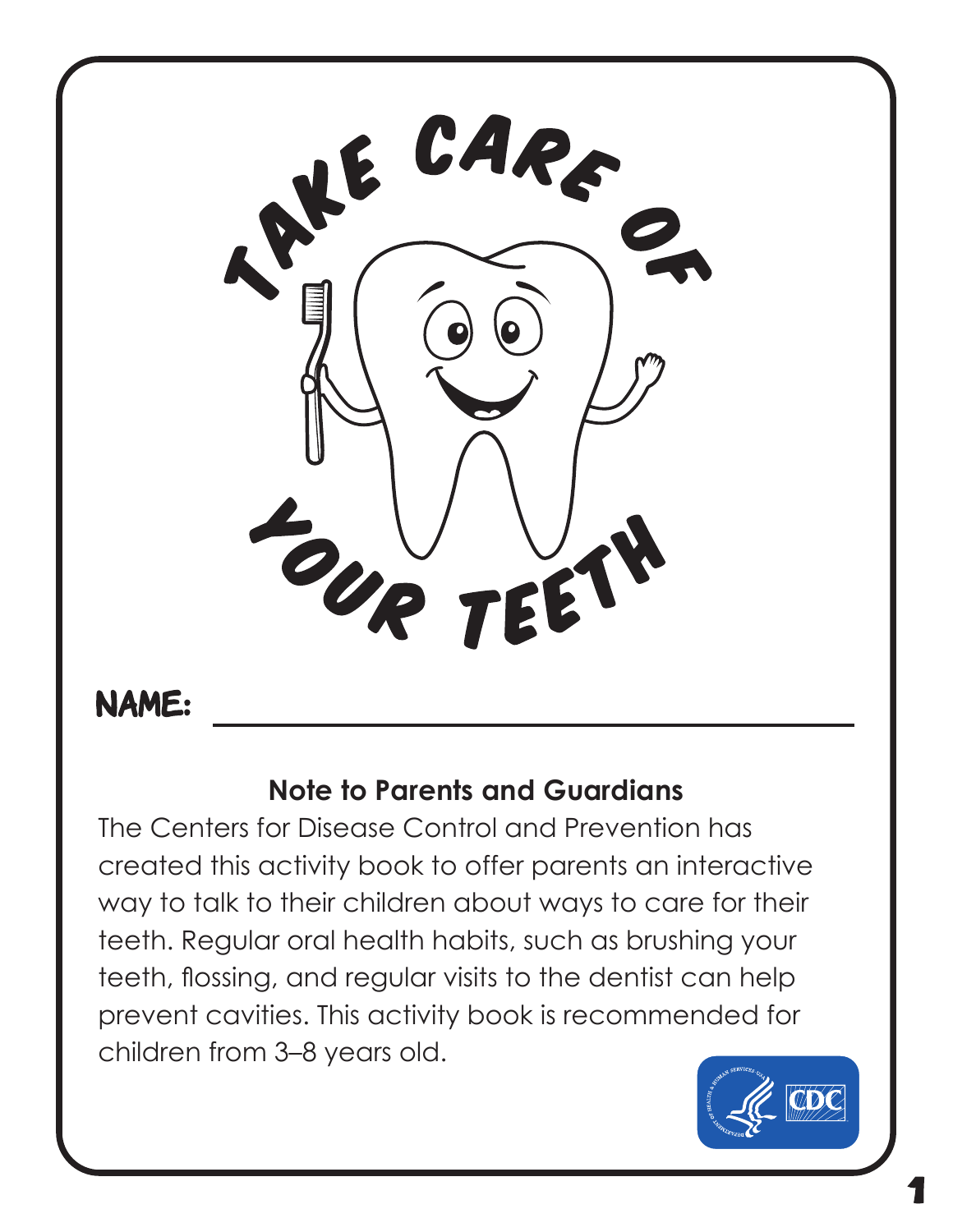## COLORING ACTIVITY

Remember to brush your teeth with fluoride toothpaste twice per day for two minutes each time.

#### **Paint the teeth below in your favorite color!**



**Can you count how many teeth need to be brushed in this picture?**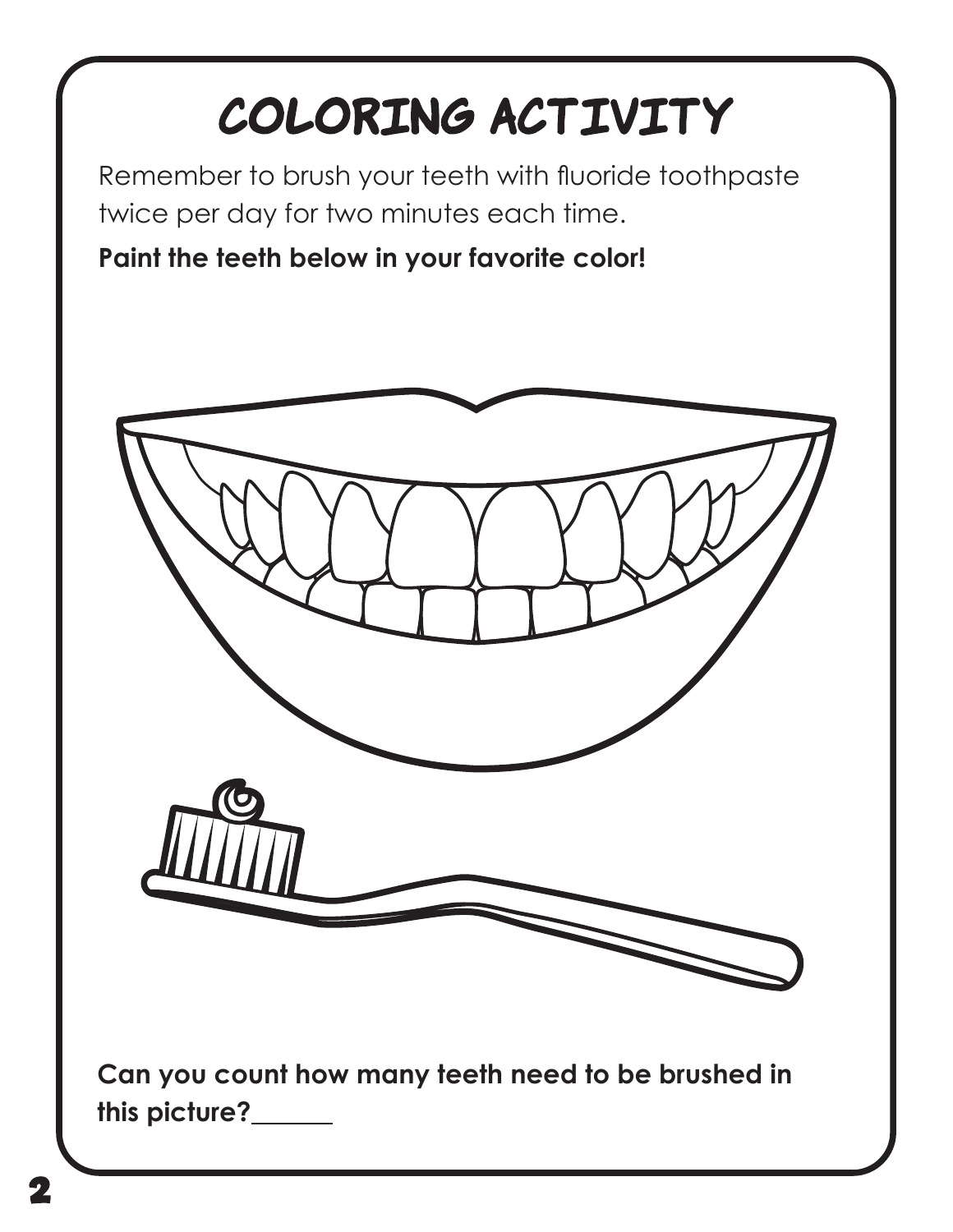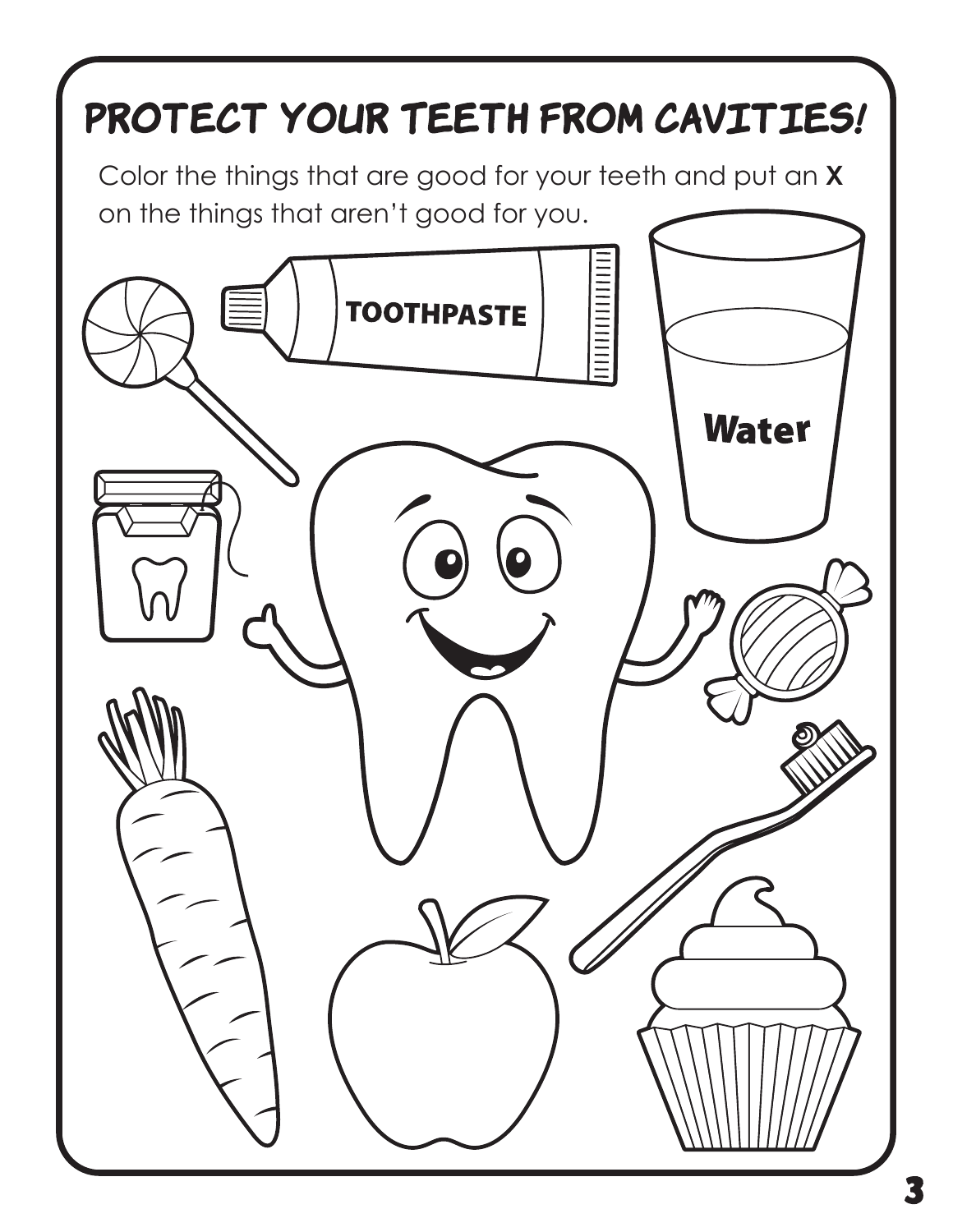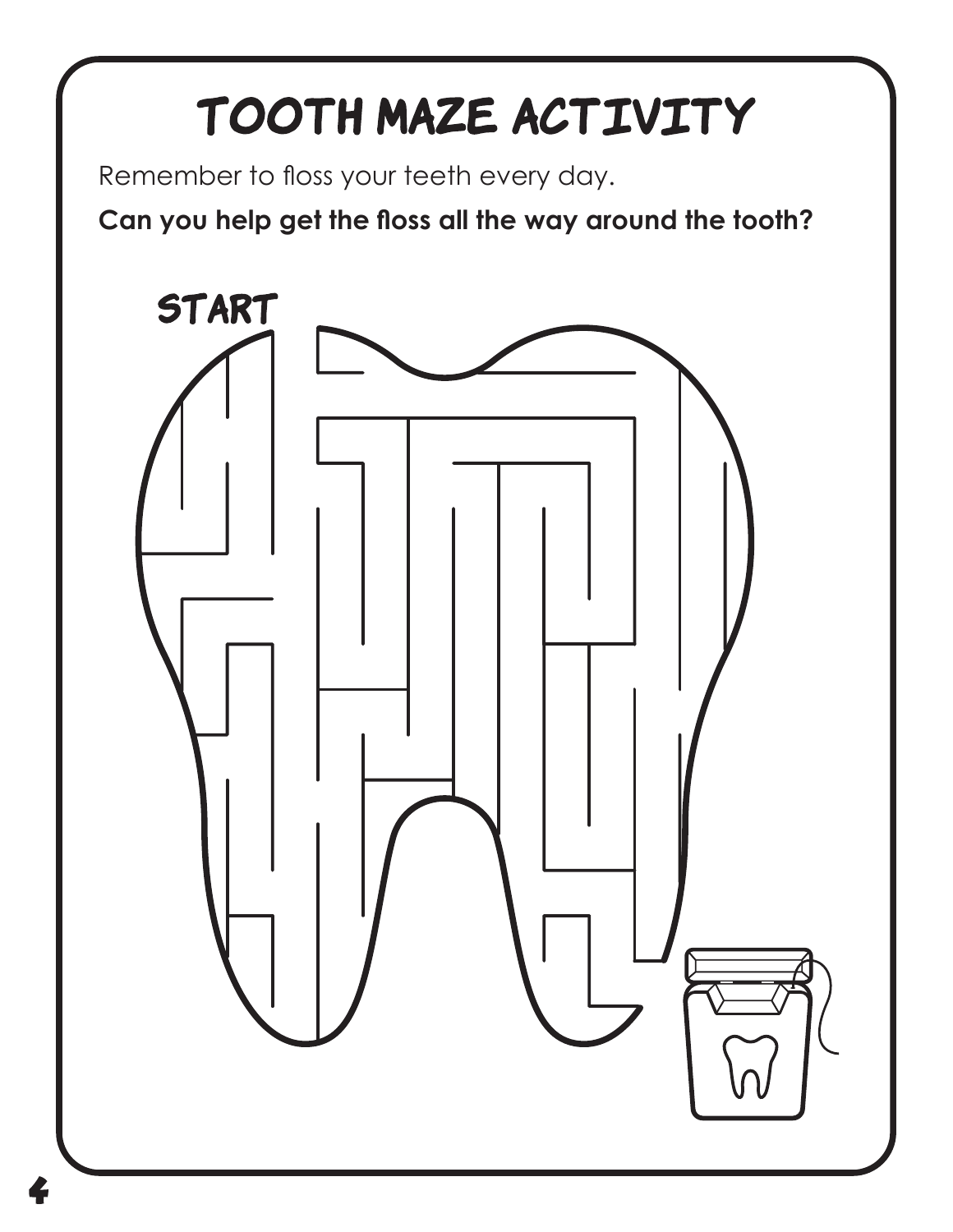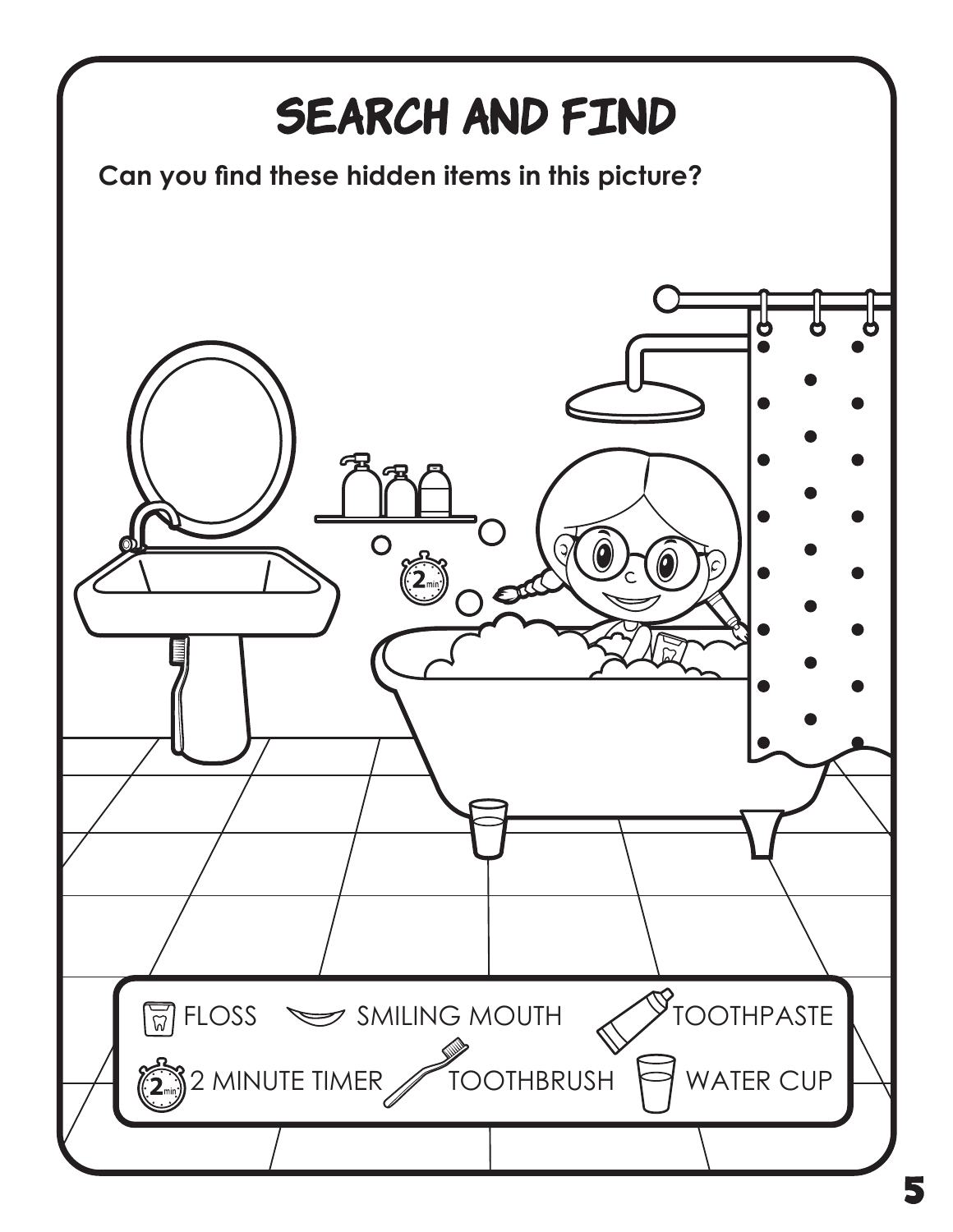### **WORD SEARCH**

Can you help find and circle the hidden oral health words in this word puzzle?

**The words can be across, down, or even diagonal.** 

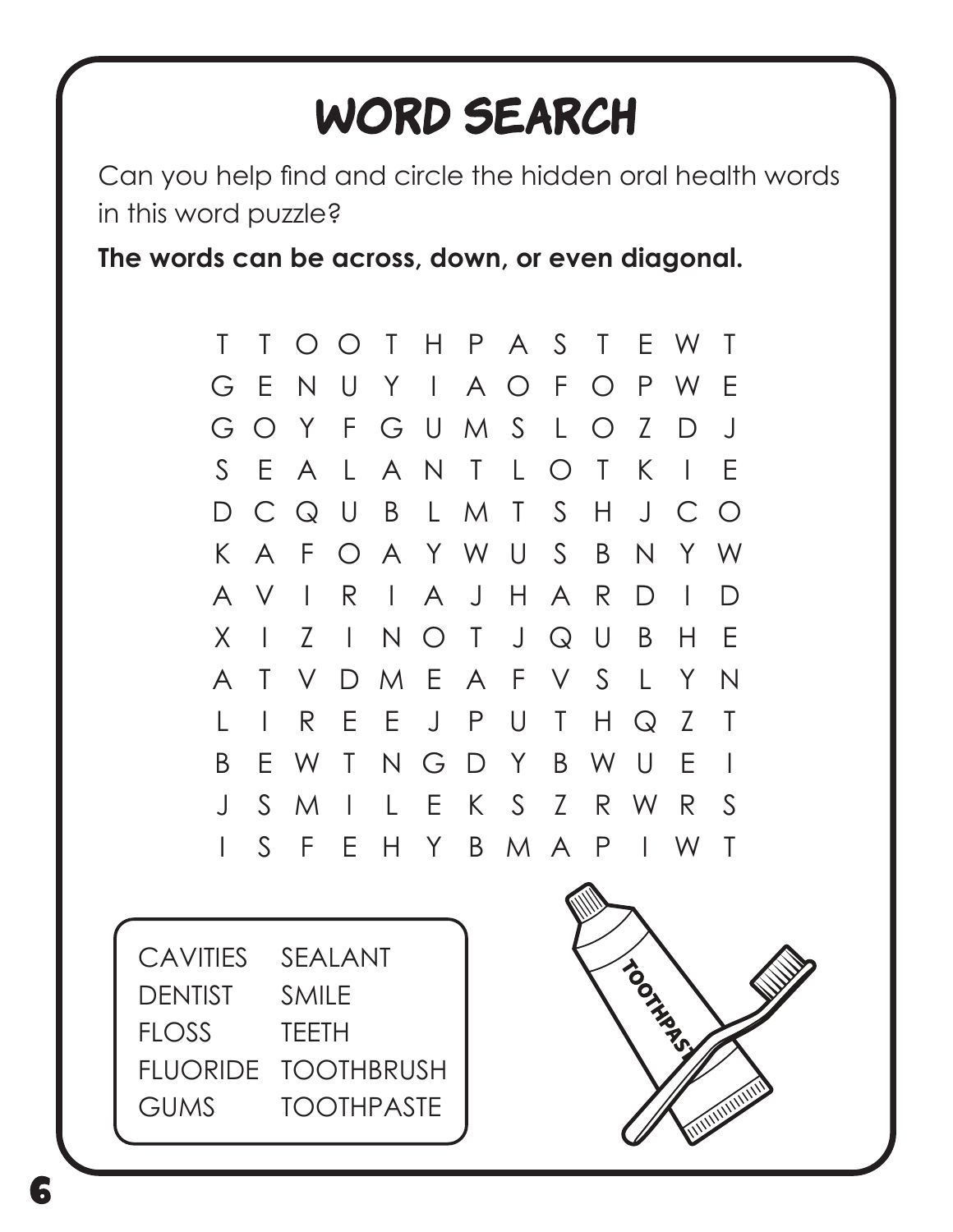### CONNECT THE DOTS

Did you know you should brush your teeth for at least two minutes in the morning and before bed? It can help to listen to two minutes of your favorite song while you brush your teeth.

Set your song or timer for two minutes each time you brush your teeth. Doing this can help remove all germs that may be on your teeth.

**Be an oral health hero! Connect the dots to find a helpful timing tool**.